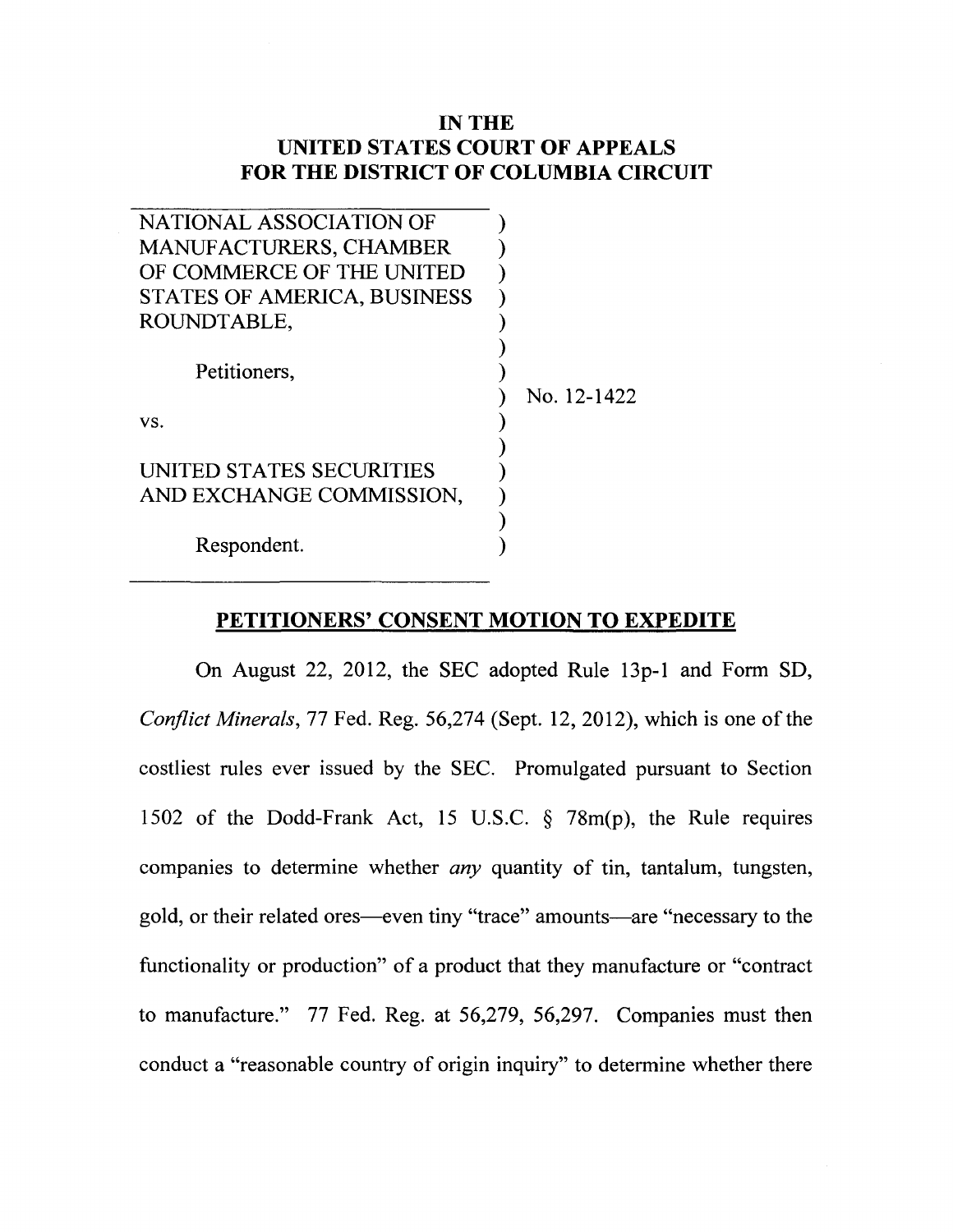is "reason to believe" that any of the minerals "may have originated" in the Democratic Republic of the Congo ("DRC") or one of the nine adjoining countries (comprising most of central Africa). Id. at  $56,313$ . And, if there is such a reason to believe, companies must conduct onerous "due diligence" on the minerals' source and chain of custody, obtain a private sector audit, file a "Conflict Minerals Report" describing their due diligence measures, and publicly list and describe which of their products were not "found to be DRC conflict free." Id. at 56,281, 56,313 (internal quotation marks omitted). By the SEC's own estimation, initial compliance will cost companies \$3 to \$4 billion, and annual compliance will cost an additional \$200 to \$600 million per year.<sup>1</sup> *Id.* at 56,334.

Petitioners filed a petition for review of this Rule on October 22, 2012, and now respectfully request expedited consideration. The SEC has advised Petitioners that it consents to expedition and to the briefing schedule requested in this motion.

28 U.S.C. § 1657 provides that a "court shall expedite the consideration of any action ... if good cause therefor is shown." Good

<sup>&</sup>lt;sup>1</sup> These estimates are low. Some commenters on the Rule calculated that costs would be substantially higher. *See* National Association of Manufacturers ("NAM") Comment Letter at 2 (Mar. 2, 2011) (estimating implementation costs at \$9-16 billion); Tulane University Comment Letter at 32 (Oct. 17, 2011) (estimating implementation costs at nearly \$8 billion).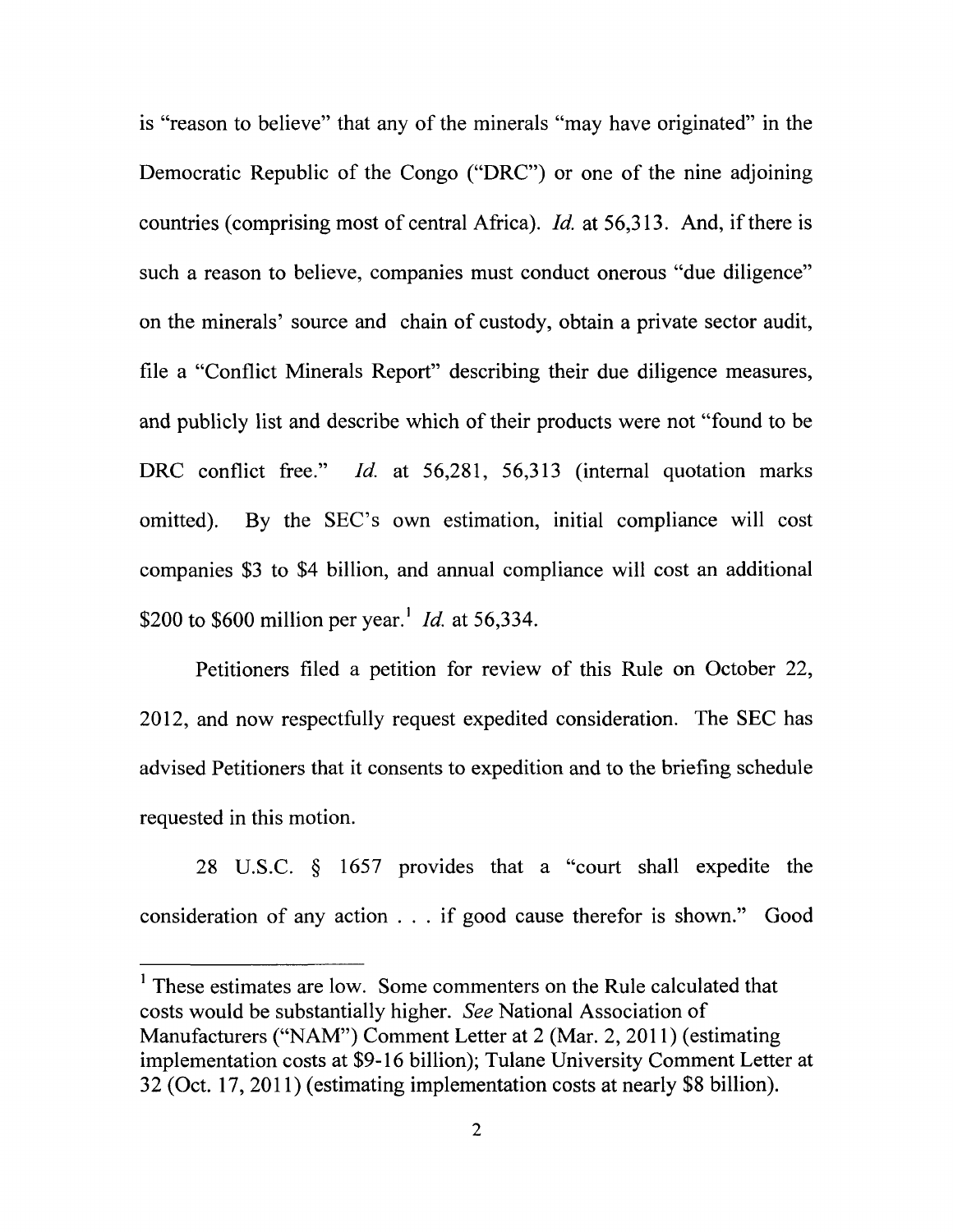cause exists to expedite an action if "the delay will cause irreparable injury and ... the decision under review is subject to substantial challenge," or if "the public generally, or ... persons not before the Court, have an unusual interest in prompt disposition." D.C. Circuit *Handbook of Practice and Internal Procedures* 33 (2011). Both of these standards are satisfied here.

First, delay will cause Petitioners irreparable injury because implementation of the Rule will impose extraordinary costs upon them. These minerals are widely used throughout manufacturing. Complex products, moreover, may contain thousands of separate parts, each with its own extensive supply chain that can involve layers of separate companies within the United States and abroad—many of which may have no direct dealings with any of the other companies except for those immediately adjacent in the chain. As noted, the SEC has acknowledged that attempting to make the determinations required by this Rule, and the other actions required for initial compliance, will cost American industry billions of dollars, and that subsequent compliance will cost hundreds of millions of dollars every year. Moreover, companies have already started incurring these costs in preparation for the Rule's first compliance period, which begins January 1, 2013. 77 Fed. Reg. at 56,274. The second compliance

3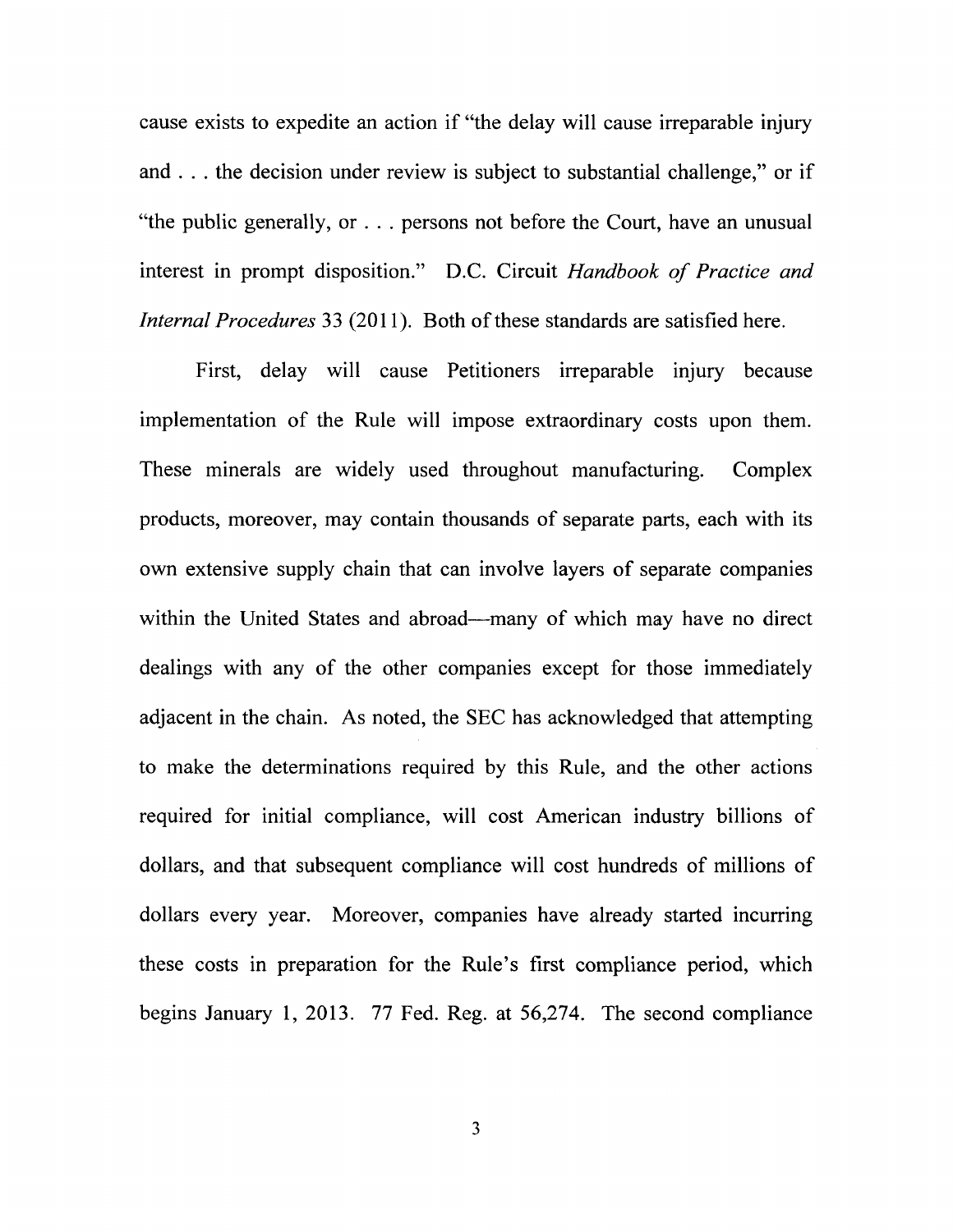period begins January 1, 2014, and issuers must file the first Conflict Minerals Reports by May 31, 2014. *!d.* 

Petitioners are a trade association, a business federation, and an association of chief executive officers, collectively representing thousands of companies, many of which are affected by the Rule. *See* NAM Comment Letter at 1 (Mar. 2, 2011) ("[NAM] is the nation's largest industrial trade association .... "); Chamber of Commerce of the United States of America Comment Letter at 1 (Feb. 28, 2011) ("The [Chamber] is the world's largest business federation representing the interests of over three million companies of every size, sector, and region."); Business Roundtable Comment Letter at 1 (Mar. 2, 2011) ("Member companies comprise nearly a third of the total value of the U.S. stock market  $\dots$ ."). Many of Petitioners' members are public companies which manufacture or contract to manufacture products that may contain tin, tantalum, tungsten, gold, or their related ores. The Rule will therefore require them to expend enormous sums attempting to determine whether they manufacture or contract to manufacture products covered by the Rule, whether minerals present in their products originated in the DRC or one of the nine adjoining countries, and whether the minerals may have been derived from ores obtained from mines

4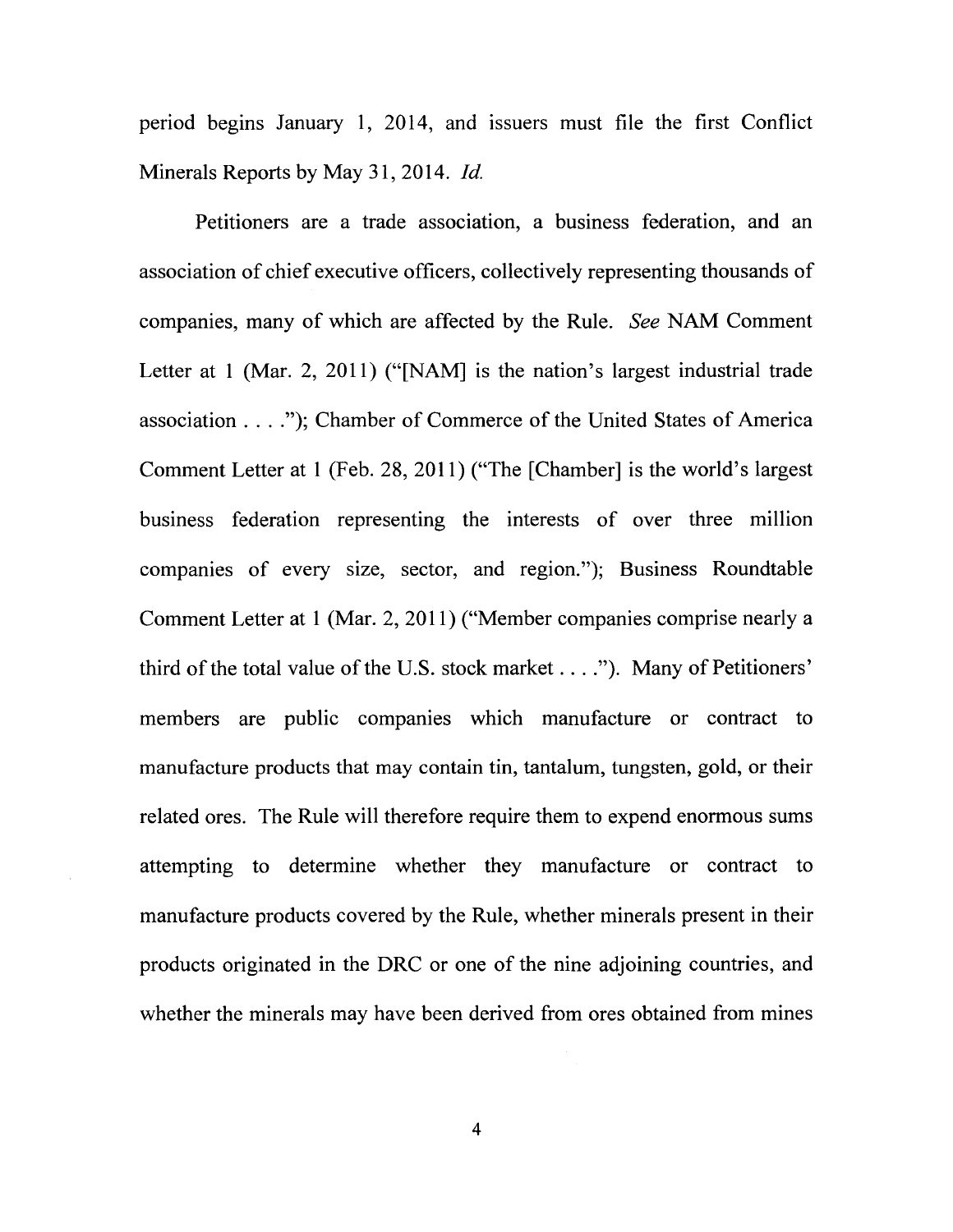that are or were under the control of certain armed groups at particular points in time, as well as to prepare and file disclosures or reports.

Petitioners' members will unavoidably have to incur some portion of the Rule's costs while this litigation is ongoing, as the first compliance period begins in less than two months. However, the expedited review schedule that Petitioners propose, with briefing concluding in March of 2013, will greatly increase the possibility that the case can be decided before the end of 2013. Petitioners' challenge to the Rule would then be resolved well before the first disclosures and reports under the Rule would be due, in May of 2014, and preferably before the start of the Rule's second compliance period, in January of 2014. If Petitioners' challenge is successful, expedited consideration would help Petitioners avoid the astronomical costs of finalizing compliance infrastructure, preparing disclosures, preparing and obtaining private sector audits of reports, and beginning a second year of compliance.

The petition for review will raise substantial legal challenges to the Rule. Among other errors, the Commission's economic analysis of the Rule is grossly inadequate, in violation of 15 U.S.C.  $\S$  78c(f) and 15 U.S.C.  $\S 78w(a)(2)$ . Indeed, the Commission never estimated the benefits of the

5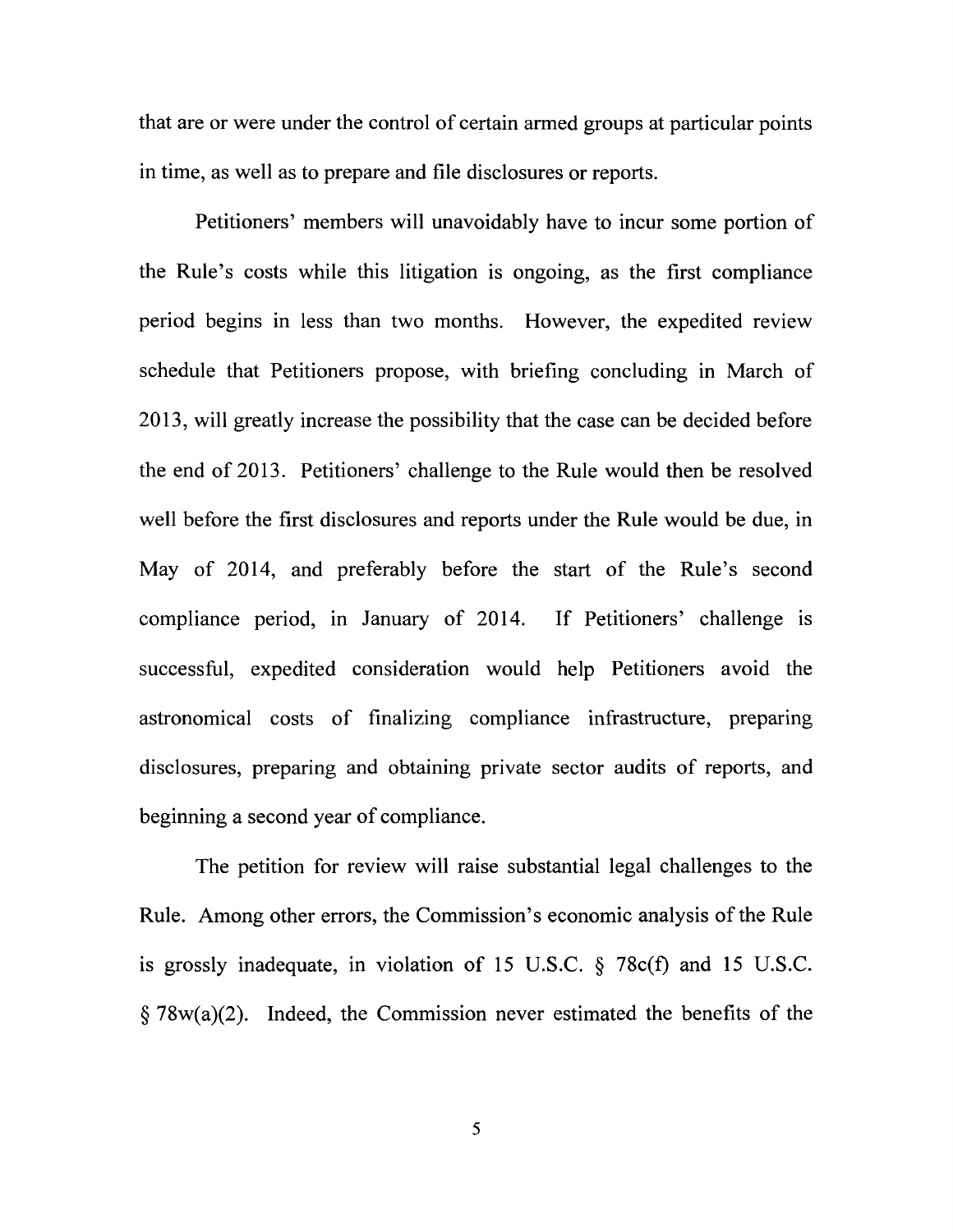Rule and even acknowledged that there might be no benefits at all. 77 Fed. Reg. at 56,335.

--- ----------

Furthermore, the Commission misinterpreted Section 1502. For example, it wrongly concluded that the statutory text left it no authority to create a *de minimis* exception despite its general exemptive authority, wrongly interpreted the term "manufacture" as including those who "contract to manufacture," and wrongly interpreted the term "did originate" to mean "reason to believe ... may have originated." *!d.* at 56,280, 56,290, 56,298. In addition, 15 U.S.C. § 78m(p) compels speech in violation of the First Amendment by forcing companies to state that certain of their products are not "DRC conflict free."

Finally, non-parties and the public at large have an unusual and exceedingly strong interest in prompt disposition of this case. Other companies that are not members of Petitioners will suffer many of the same harms from the Rule discussed above. In fact, non-public companies from all across the globe will incur costs because they are part of the global supply chains that provide products to public companies, and will thus have to participate in the "reasonable country of origin inquiry" and "due diligence" mandated by the Rule. 77 Fed. Reg. at 56,288. The Rule is also of widespread public interest: It received thousands of public comments,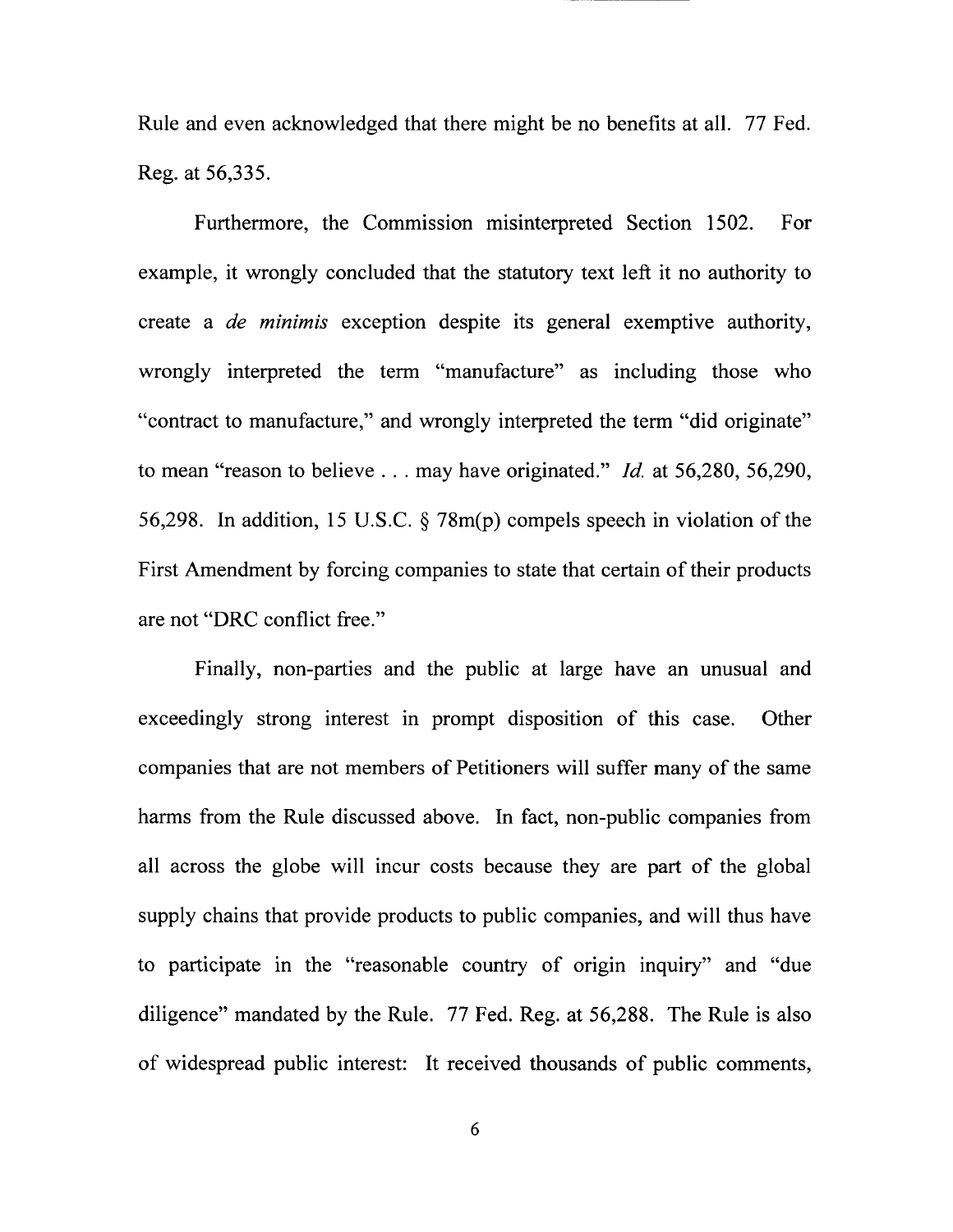including comments from members of Congress, executive departments, and international organizations. Expedited review will help to ensure that outstanding uncertainty about the validity of the Rule and the statute will be resolved as soon as feasible.

As noted above, Petitioners have consulted with the SEC concerning this motion, and the SEC has advised that it consents to expedited consideration. Petitioners and the SEC have agreed upon the following proposed briefing schedule:

| Petitioners' Opening Brief                                      | January 18, 2013 |
|-----------------------------------------------------------------|------------------|
| Respondent's Brief                                              | March 4, 2013    |
| Briefs of Any Intervenors Or<br>Amici In Support of Respondents | March 11, 2013   |
| Petitioners' Reply Brief                                        | March 25, 2013   |
| Deferred Appendix                                               | March 27, 2013   |
| <b>Final Briefs</b>                                             | March 29, 2013   |

For the foregoing reasons and good cause shown, Petitioners respectfully request that consideration of this matter be expedited, that the Court issue an order setting the above briefing schedule, and that the Court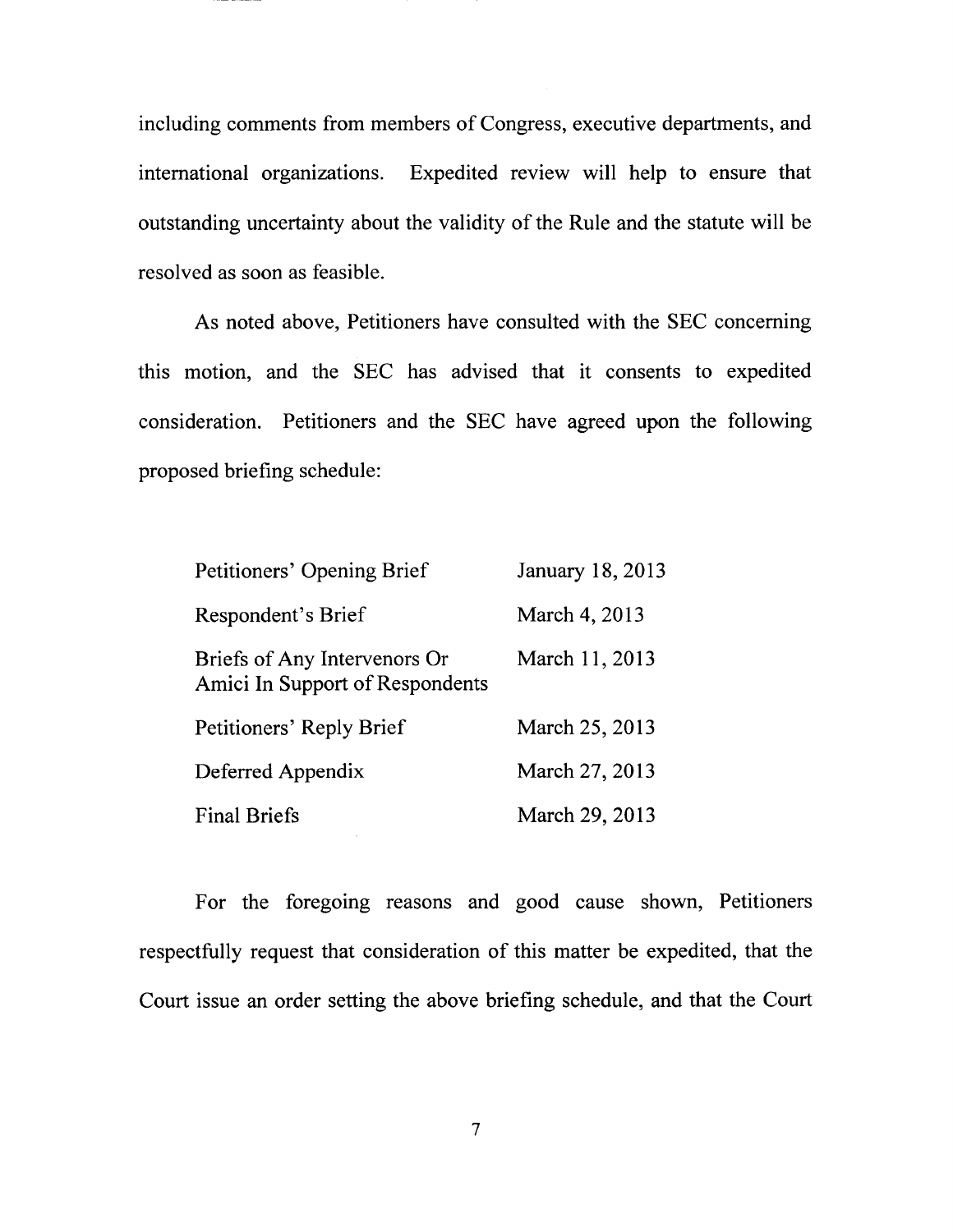direct the Clerk to schedule oral argument on the earliest available date following the completion of briefing.